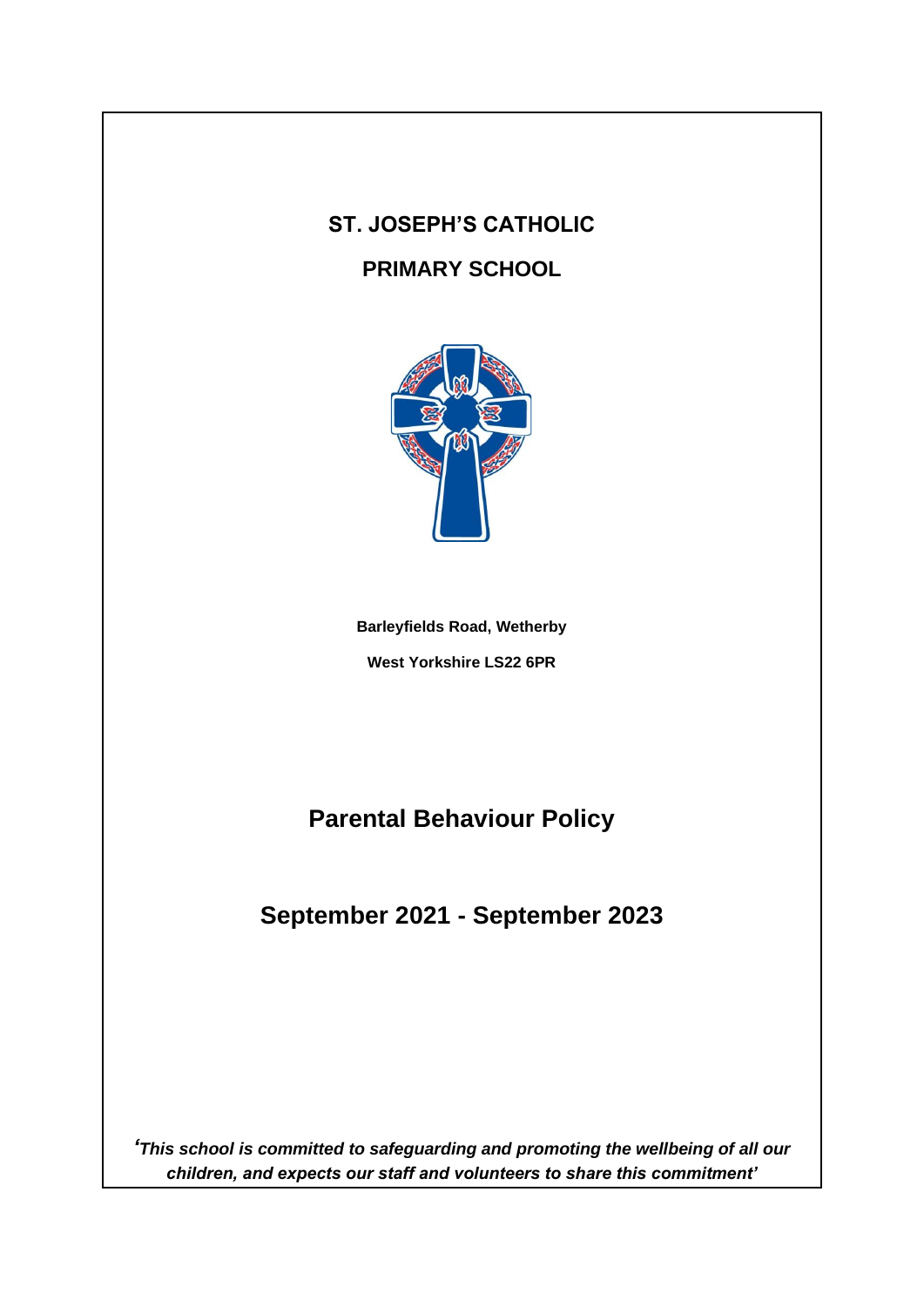## **St Joseph's Catholic Primary School Wetherby**

### **Parental Behaviour Policy**

At St Joseph's we have excellent relationships with our parents and value the contribution parents and carers play in the life of the school and their children's education. We provide many opportunities for parents to engage with school life including parents' evening, invites to assemblies and open classroom sessions to name a few. We also produce weekly newsletters and special notifications to keep parents informed about school events. Important information including the policies regarding how we run and behave at St Joseph's is also included on our school website.

We want all parents to be confident that there are arrangements in school to keep their children safe and therefore, as part of our safeguarding procedures, the school has put in place this **Parental Behaviour Policy** to ensure that behaviour from parents does not cause the children or staff in school to feel distressed, threatened or unsafe.

#### **Policy Statement**

At St Joseph's Catholic Primary School, we believe that the highest professional standards in behaviour must be presented by parents and staff at all times.

We expect parents and staff to lead by example through leading and modelling effective professional behaviours and practice in all that we do.

This policy ensures that all parents are aware of the standards expected of them by the school and the School Governing Body.

#### **Our aim is:**

*For parents to communicate in the school environment, including during school hours when supporting with remote home learning, in a pleasant and courteous manner without causing offence to any adults or children at all times.* 

#### **Expectation**

We expect parents to set a good example to children demonstrating how to resolve problems and get along with all members of the school and the wider community at all times; this includes demonstrating respect, understanding, empathy and good listening. Expectations are:

- that adults set a good example to children at all times;
- that no members of staff, parents or children are the victims of abusive behaviour when at St Joseph's school;
- that any verbal, physical or social media attacks (including class WhatsApp groups) will not be tolerated, and relevant action will be taken;
- and that any parent or carer who is asked to leave the school premises will have the right to appeal any formal decision by the Chair of Governors.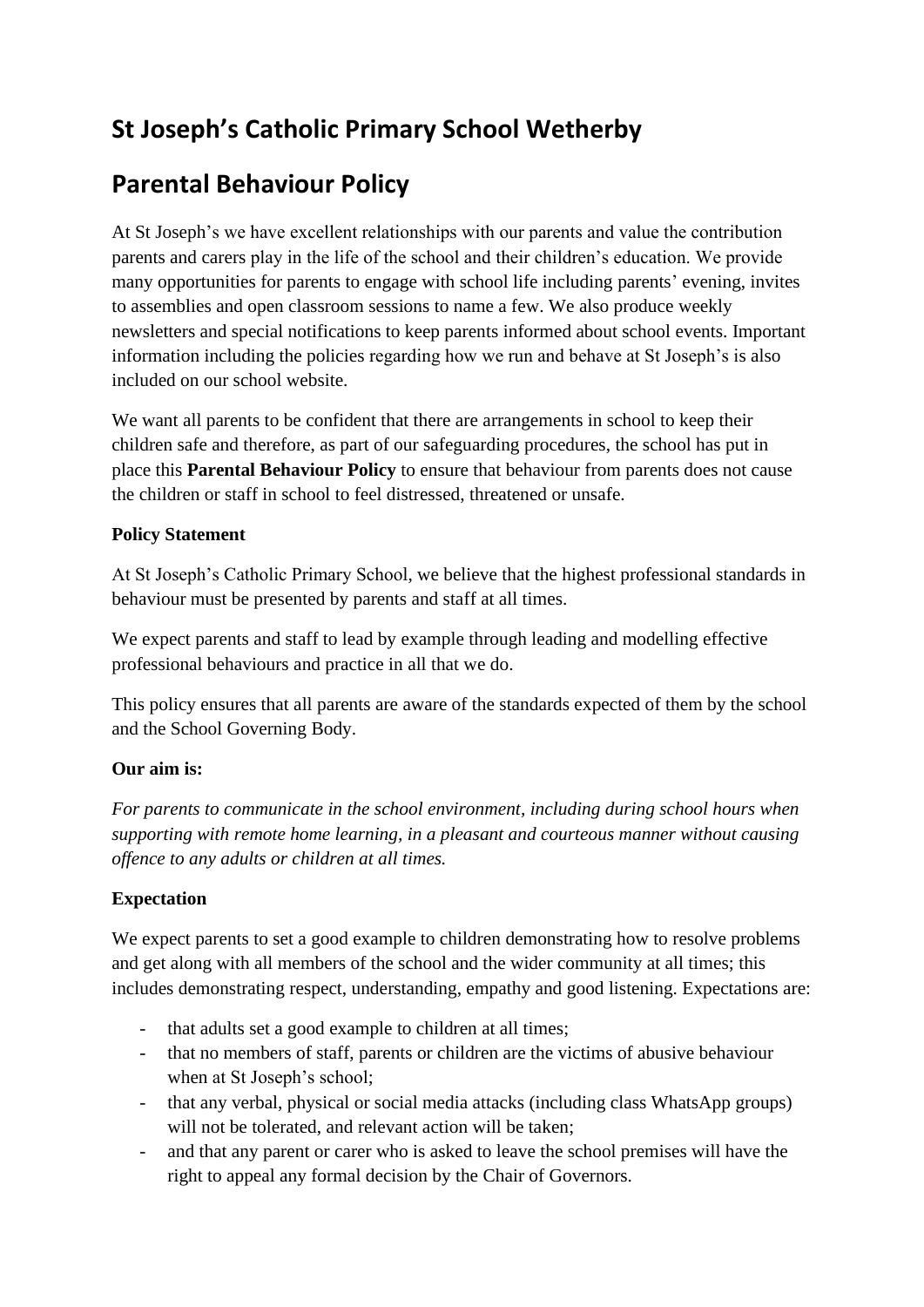The type of behaviour that is deemed not acceptable includes:

- shouting or speaking aggressively/inappropriately, either in person or over the telephone;
- inappropriate posting on social networking sites (including WhatsApp class group);
- speaking aggressively or in an accusatory or threatening manner/tone;
- physically intimidating e.g. standing very close, invading personal space;
- the use of aggressive hand gestures;
- physical threats;
- shaking or showing fists towards another person;
- swearing;
- any aggressive physical contact e.g. pushing, hitting, spitting, slapping, kicking, punching;
- and making comments towards all other protected characteristics.

Parents must not, under any circumstances, approach or shout at any children in the playground. All concerns must be reported to a member of staff.

We expect parents/carers and families to adhere to any government guidance, advice or policy that is in place both inside and outside of the school premises. Failure to do so may result in the following:

- discussion with a member of the SLT;
- the incident will be reported to the school Governing Body;
- the individual/s may be banned from entering the school premises (for a set time);
- and the SLT to report the concern to the LA or PHE for further advice.

#### **Reporting Procedures**

If parents have any issues they would like to discuss in school regarding a member of staff or another child, the procedure to follow is:

- make an arrangement to speak to the class teacher in the first instance;
- if the situation is not resolved, make an appointment to speak with the Deputy Head Teacher;
- if the problem continues, please make an appointment to meet with the Head Teacher;
- and if the problem is not resolved, please arrange to meet with the Chair of Governors.

#### **Possible Actions and Consequences**

St Joseph's school reserves the right to take any necessary actions to ensure that members of the school community are not subjected to abuse. If a parents/carers become abusive at any time on school premises the following actions will take place:

- they will be asked to leave the premises;
- a warning letter will be sent from the Head Teacher;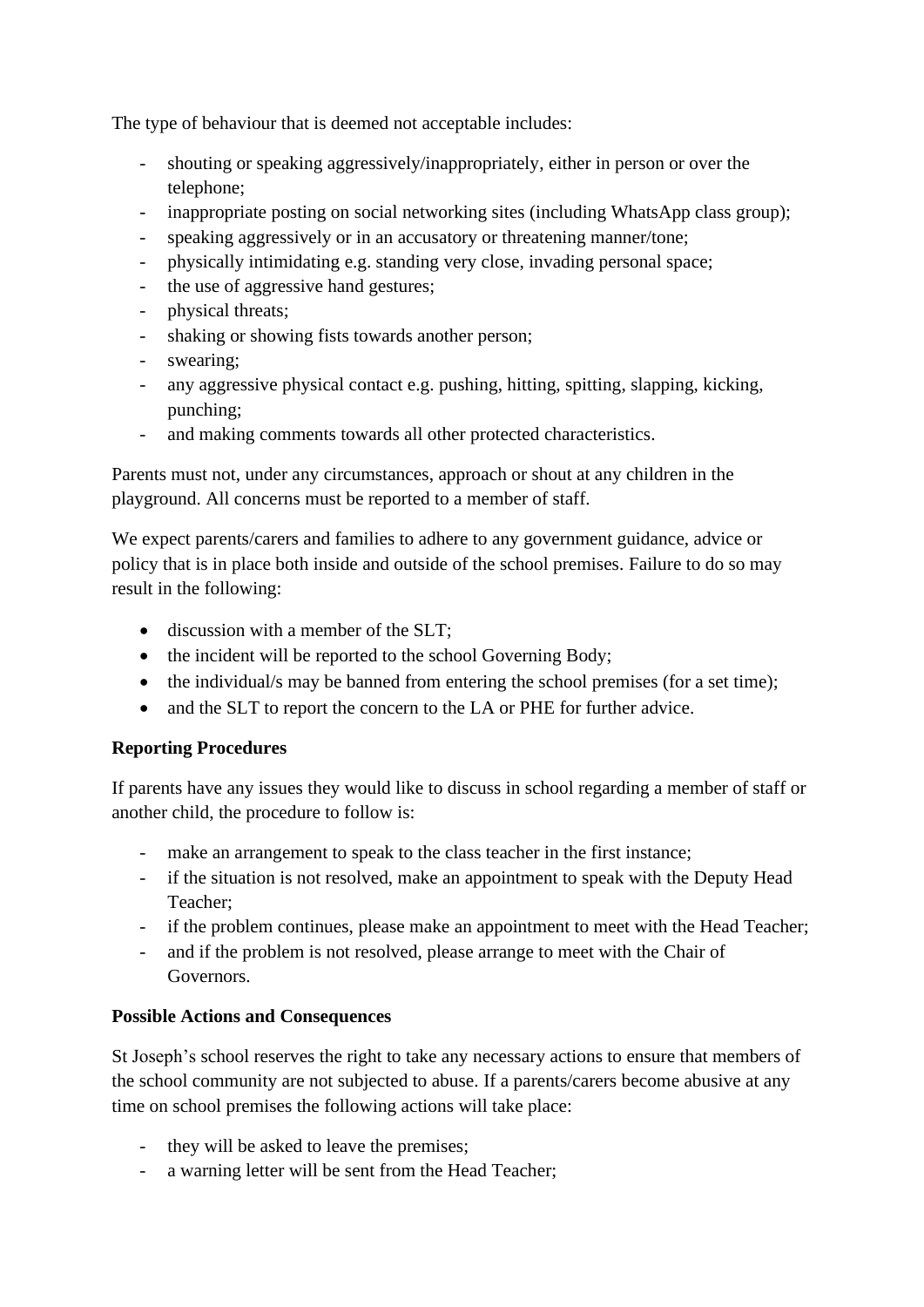- the incident will be reported to the school Governing Body;
- the Police may be called, or the incident may be reported to the police;
- the individual/s may be banned from entering the school premises again.

School premises are private property and parents have been granted permission from the school to be on the school premises. However, in the case of abuse or threats to staff, pupils or other parents, school may and will ban parents from entering the school and its grounds.

It is an offence under section 547 of the Education Act 1997 for any person (including a parent or carer) to cause a nuisance or disturbance on school premises or over the telephone. If necessary, the police will be called to assist in the removal of the person concerned.

School is not responsible for organising arrangements for children in the above circumstances to get to school. Should a ban on the parent or carer be put in place, parents will need to provide alternative arrangements for getting their children into school.

Decisions to ban a parent/carer from the school may be appealed against. The appeal must be in writing and clearly state the grounds for appeal. This must be submitted to the Chair of Governors within 7 days of the 'Notice of Withdrawal of Permission to Enter School' notice. The appeal should be submitted via the Clerk to the Governing Body.

#### **Scope**

The policy applies to all parents, carers and visitors who enter the school grounds or when engaging with school remotely.

St Joseph's is a Catholic Primary School and we expect the behaviour of all of our visitors to be befitting of that which you would expect in a Catholic community.

#### **Supporting Policies**

To assist the school, the following policies exist in conjunction with this Code of Conduct Policy:

- Child Protection and Safeguarding Policy
- Anti–Bullying Policy
- Remote Home Learning Policy

#### **Statement of Intent**

St Joseph's Catholic Primary School expects all of its pupils to receive the highest possible quality of teaching and learning within a positive and respectful environment.

Parents should understand that their own behaviour, and the manner in which they conduct themselves with other pupils, parents and other stakeholders, sets an example.

The Governing Body of St Joseph's Catholic Primary School recognises that the majority of parent members act appropriately and treat each other with dignity and respect. However, we consider it important to clarify the expected standards.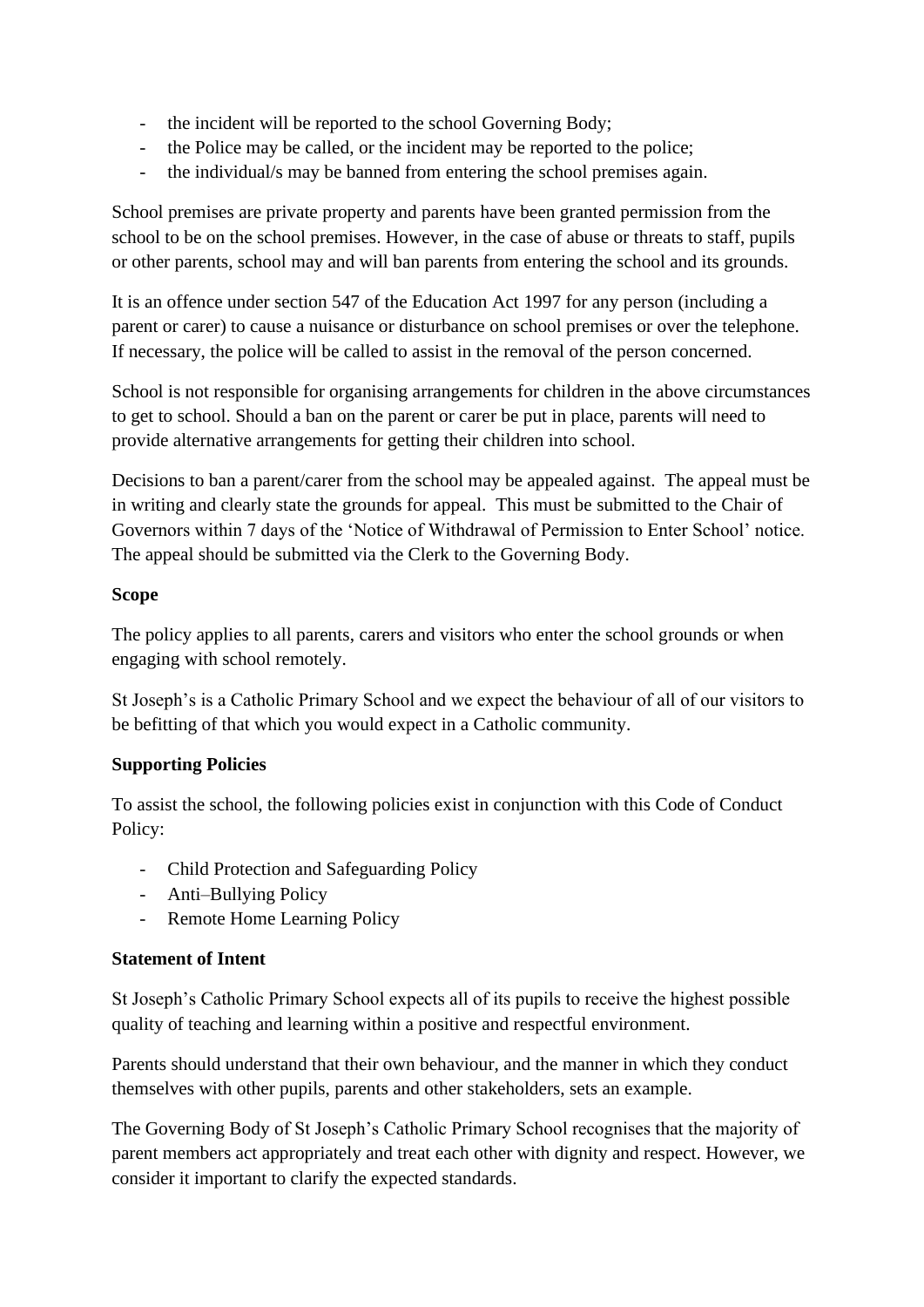#### **Complaints**

Any complaints about the operation of this policy should, in the first instance, be made to the Headteacher. If not satisfied, the complainant may take his / her complaint to the governing body via the clerk to the Governing Body. The Governors' decision will be final.

Monitoring and Review – The Headteacher will report annually on the working of this policy, although suggested amendments made at any time may be considered by the Governors.

Signed by

| Next Review: September 2023 |  |  |
|-----------------------------|--|--|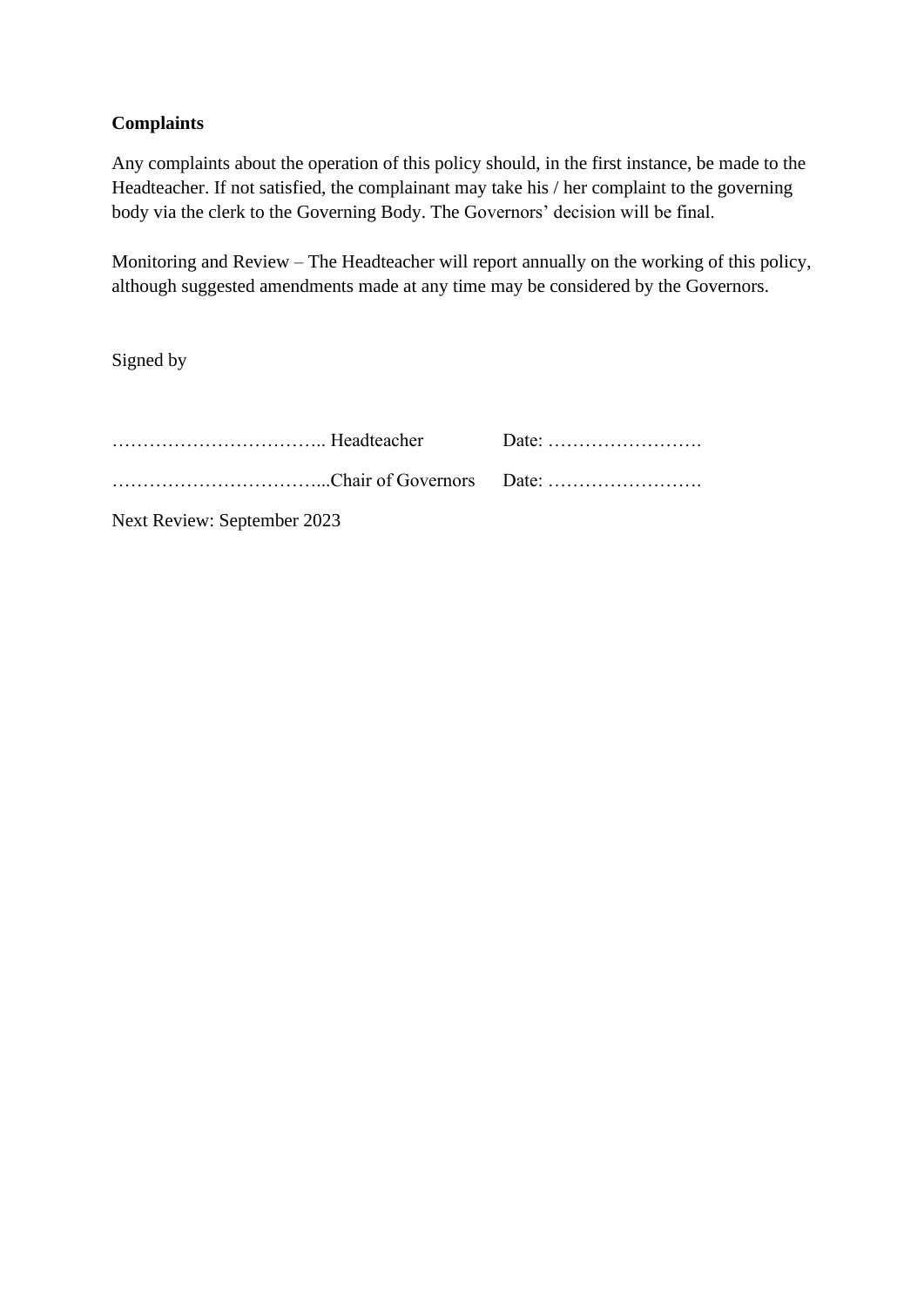Letter 1 From Head Teacher

#### **Disapproval of Behaviour**

#### Dear (name)

I am writing to you following the incident that took place on ………………. between yourself and …….. member of staff at St Joseph's school. This behaviour is totally unacceptable.

(brief summary of incident and behaviour).

Not only was this extremely distressing to myself and the staff involved, but also it was worrying for children and parents who witnessed it. I am also concerned that such a sudden deterioration in the relationship between you and the school will not help (name of child)'s progress at St Joseph's school.

Any parent who has a serious concern should, in the first instance speak to their class teacher, myself, (or my Deputy). If, after the relevant procedure has been followed you are not satisfied with my response, you may contact or write to the Chair of the Governing Body. I recommend you pursue your concerns regarding the school in this way.

Meanwhile I must warn you that any repetition of what happened will lead to further action being taken. This could involve you being prohibited from entering on to the school site and a referral to the Local Authority or the Police, **with a view to criminal or civil legal proceedings being commenced against you.** 

I do hope this will not be necessary.

Your sincerely

Head Teacher